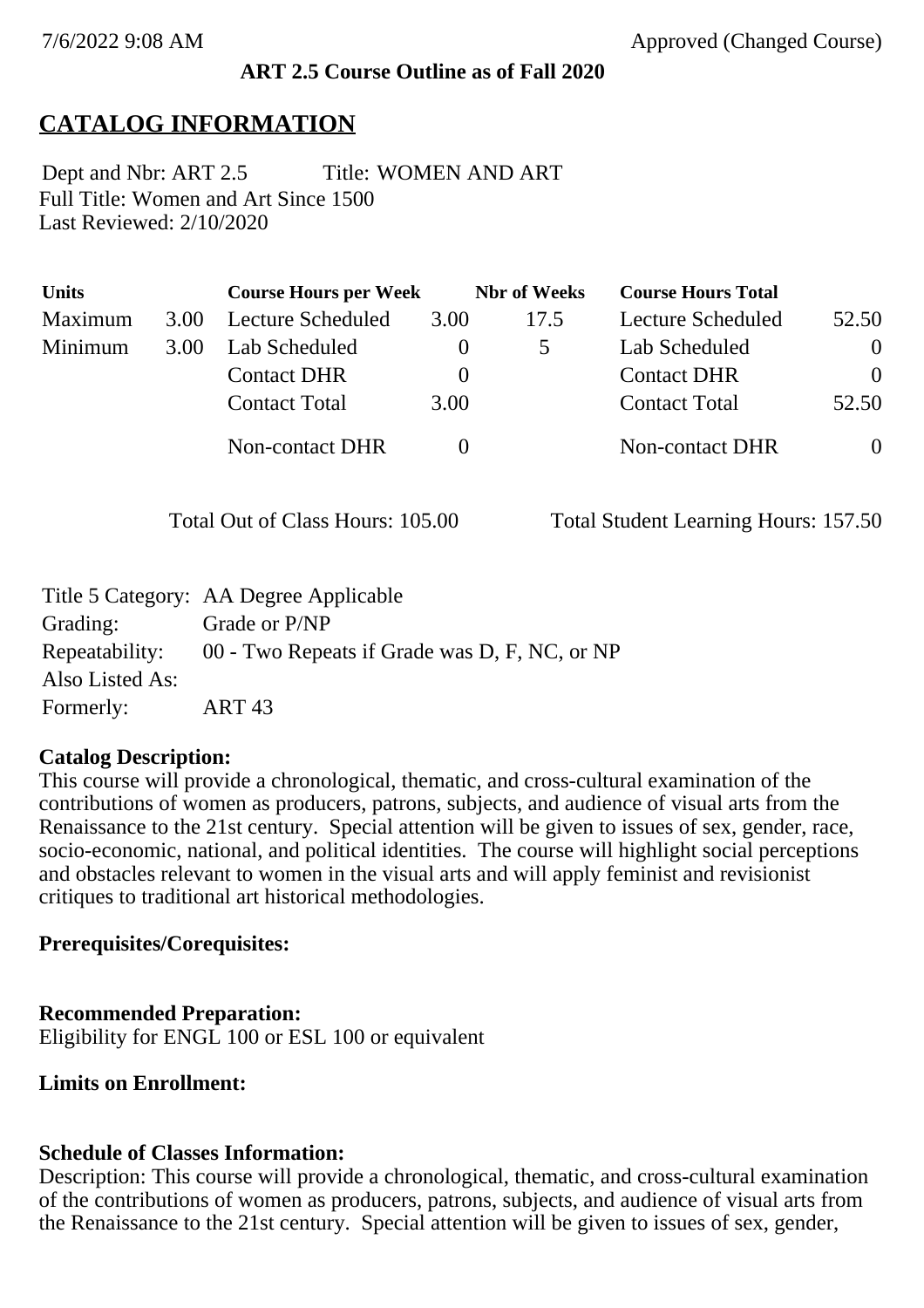race, socio-economic, national, and political identities. The course will highlight social perceptions and obstacles relevant to women in the visual arts and will apply feminist and revisionist critiques to traditional art historical methodologies. (Grade or P/NP) Prerequisites/Corequisites: Recommended: Eligibility for ENGL 100 or ESL 100 or equivalent Limits on Enrollment: Transfer Credit: CSU;UC. Repeatability: Two Repeats if Grade was D, F, NC, or NP

# **ARTICULATION, MAJOR, and CERTIFICATION INFORMATION:**

| <b>AS Degree:</b>                 | Area                 |                   |                  | Effective: | Inactive: |
|-----------------------------------|----------------------|-------------------|------------------|------------|-----------|
|                                   | Ε                    | <b>Humanities</b> |                  | Fall 2018  |           |
|                                   | E                    | <b>Humanities</b> |                  | Fall 2004  | Fall 2010 |
| <b>CSU GE:</b>                    | <b>Transfer Area</b> |                   |                  | Effective: | Inactive: |
|                                   | C <sub>1</sub>       | Arts              |                  | Fall 2019  |           |
|                                   | C <sub>1</sub>       | Arts              |                  | Fall 2004  | Fall 2010 |
| IGETC:                            | <b>Transfer Area</b> |                   |                  | Effective: | Inactive: |
|                                   | 3A                   | Arts              |                  | Fall 2020  |           |
|                                   | 3A                   | Arts              |                  | Fall 2004  | Fall 2010 |
| <b>CSU Transfer: Transferable</b> |                      | Effective:        | Fall 2018        | Inactive:  |           |
| <b>UC Transfer:</b> Transferable  |                      | Effective:        | <b>Fall 2019</b> | Inactive:  |           |

**CID:**

**Certificate/Major Applicable:** 

[Major Applicable Course](SR_ClassCheck.aspx?CourseKey=ART2.5)

# **COURSE CONTENT**

## **Student Learning Outcomes:**

Upon completion of the course, students will be able to:

- 1. Place a work of art in its historical, cultural, and stylistic context.
- 2. Perform visual and critical analysis of a work of art using specialized vocabulary.

## **Objectives:**

Students will be able to:

- 1. Recognize the global contributions of women to the visual arts from the Renaissance to the present.
- 2. Locate and explain the cultural context as well as the chronological and geographical framework of works featuring women as producers, patrons, subjects, and/or audience.
- 3. Apply feminist and revisionist critiques to traditional art historical methodologies.
- 4. Understand the intersection of sex, gender, race, socio-economic, national, and political identities in the visual arts.
- 5. Critique the social perceptions and obstacles relevant to women and the visual arts.

## **Topics and Scope:**

I. Introduction: Women and Art History - Traditional vs. Feminist and Revisionist Art Historical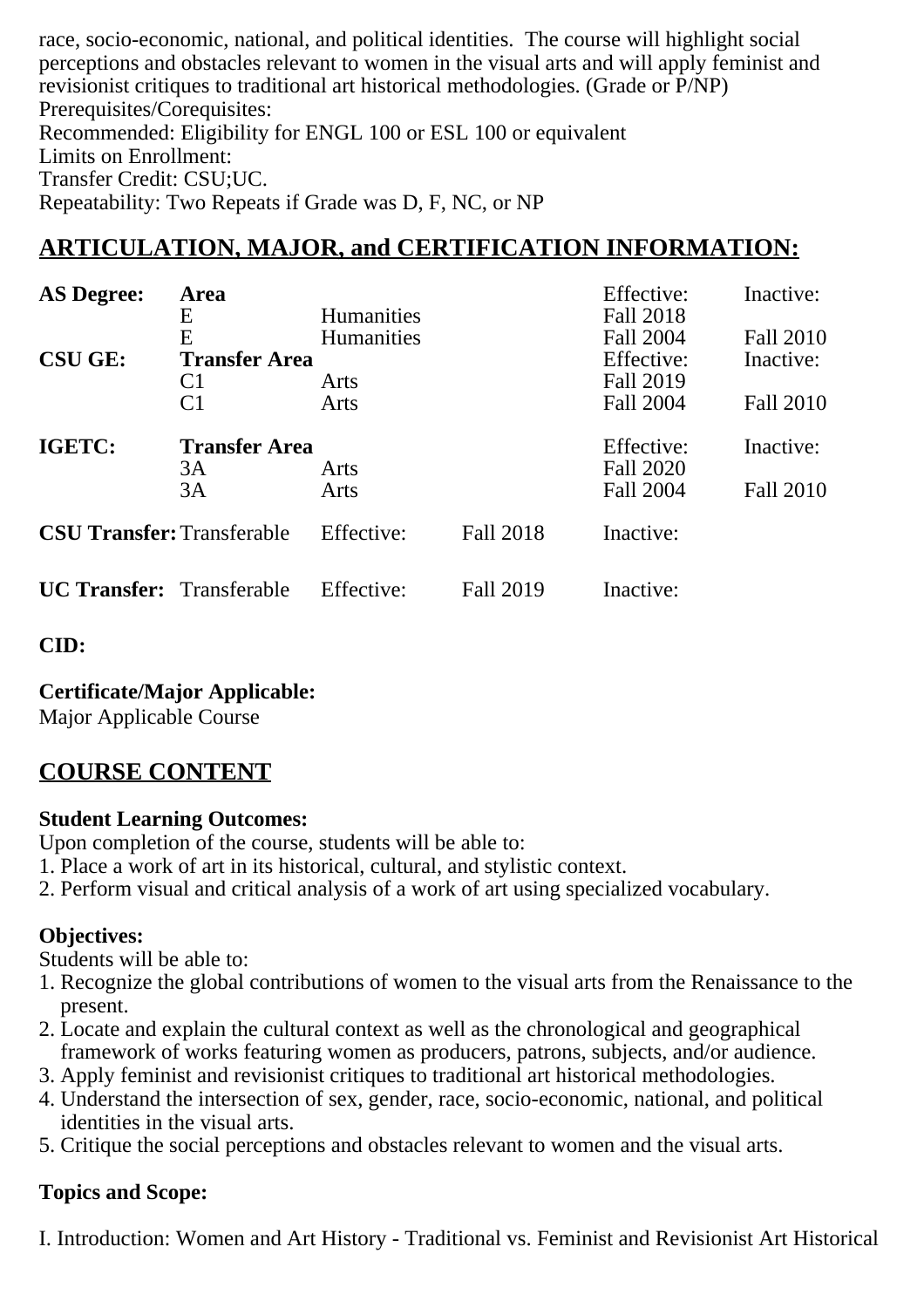Methodologies and Specialized Terminology

- II. 11th-15th Centuries
	- A. Europe in the Middle Ages Historical background regarding the role of women in art in the Middle Ages
	- B. Global attitudes towards women in art during the Middle Ages
- III. 15th, 16th, and 17th Century
	- A. The Renaissance in Italy and Northern Europe
		- 1. Guild exclusion of women and other obstacles for women and art
		- 2. Portraits of women as indication of status and the feminine ideal
		- 3. First famous women artists
		- 4. Role of royal women as patrons
	- B. Global attitudes towards women in art during the 15th-17th centuries
- IV. 18th Century
	- A. France and England
		- 1. Enlightenment philosophy and changing attitudes toward women
		- 2. The Royal Academies and their restrictions against women
	- B. Global attitudes towards women in art in the 18th century
- V. 19th Century
	- A. Victorian England
		- 1. Attitudes toward female sexuality.
		- 2. The emancipation of women and the impact on women in art
		- 3. The role of decorative vs. "fine" arts
	- B. America and France:
		- 1. Social reform and women's rights led to educational reform and greater opportunities for women in the arts
		- 2. Women and the Impressionist and Post-Impressionist movements
	- C. Colonialism, race, sex, gender, and art

VI. Early 20th Century Modernism - Role of women in major, global art movements such as:

- A. Expressionism
- B. Cubism
- C. Abstraction
- D. Dadaism
- E. Surrealism

## VII. Post WWII Modernism

- A. The Americas and Great Britain
	- 1. 1930s New Deal programs and public funding of women artists in the U.S.
	- 2. Mid-1950s to mid-1960s: recognition of women artists signals a new level of acceptance
	- 3. 1970s: women artists band together to protest exclusion from male-dominated exhibitions and institutions
- B. The development of feminism as an international movement and its impact on global art
- VIII. Post-Modernism: 1980s and 1990s
	- A. Backlash against women in the U.S., Britain, and Europe under conservative political administrations
	- B. Renewed women's social activism gains global momentum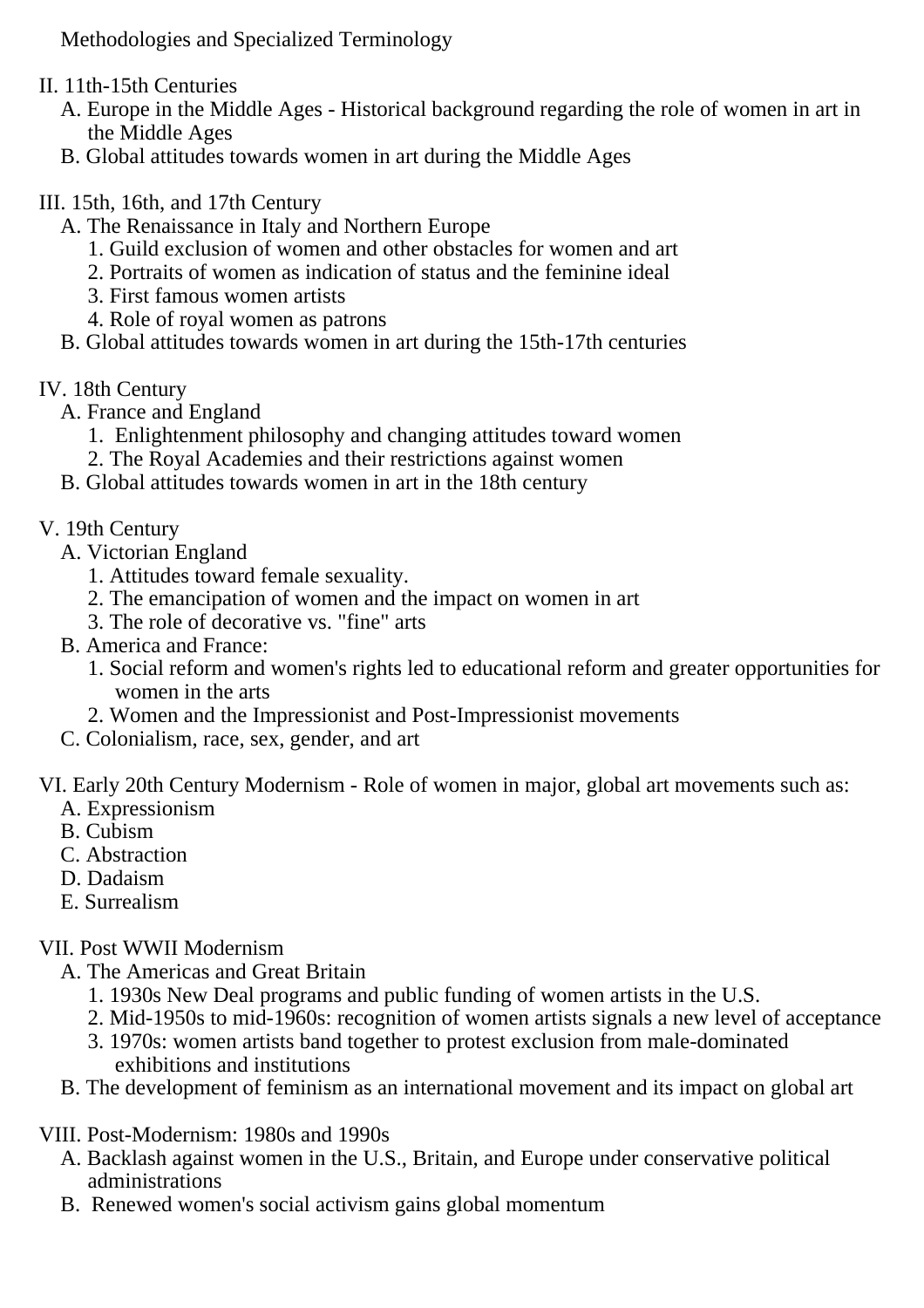IX. International Post-Modernism in the 1990s and beyond: The Globalization of Culture

- A. Dramatic increase in the world-wide participation of women in the visual arts Exposure and recognition of Western and non- Western female artists
- B. Artistic migration and cross-cultural collaboration among women artists
- C. Post-colonialism: the hybridization of Western culture with non-Western traditions
- D. International feminism
- E. Contribution of women artists to international visual culture

### **Assignment:**

- 1. Writing assignments such as:
	- A. Research paper (minimum of 500 words)
	- B. Museum/gallery response paper (minimum of 500 words)
	- C. Discussion (message board) (100 words)
	- D. Formal analysis essay that analyzes the forms, content, and context of selected works of art (minimum of 500 words)
- 2. Visual and critical analysis of art using written and/or verbal observations
- 3. Take two or more examinations
- 4. Reading (10 to 20) pages per week

## **Methods of Evaluation/Basis of Grade:**

**Writing:** Assessment tools that demonstrate writing skills and/or require students to select, organize and explain ideas in writing.

Writing assignments Writing assignments and the set of the set of the set of the set of the set of the set of the set of the set of the set of the set of the set of the set of the set of the set of the set of the set of th

**Problem Solving:** Assessment tools, other than exams, that demonstrate competence in computational or noncomputational problem solving skills.

Visual and critical analysis (in written and/or verbal form) of works of art in the classroom, museum, and /or gallery

**Skill Demonstrations:** All skill-based and physical demonstrations used for assessment purposes including skill performance exams.

**Exams:** All forms of formal testing, other than skill performance exams.

Examinations Exams and the Exams of the Exams of the Exams of the Exams of the Exams of the Exams of the Exams of the Exams of the Exams of the Exams of the Exams of the Exams of the Exams of the Exams of the Exams of the

**Other:** Includes any assessment tools that do not logically fit into the above categories.

Attendance and class participation and  $\frac{1}{0.20\%}$  Other Category

| W riting<br>$10 - 40%$ |  |
|------------------------|--|
|                        |  |

| Problem solving<br>$10 - 20%$ |
|-------------------------------|
|-------------------------------|

None Skill Demonstrations<br>  $\begin{array}{c} \text{Skill,} \\ 0 \text{ - } 0\% \end{array}$  $0 - 0\%$ 

| Exams      |  |
|------------|--|
| $40 - 80%$ |  |